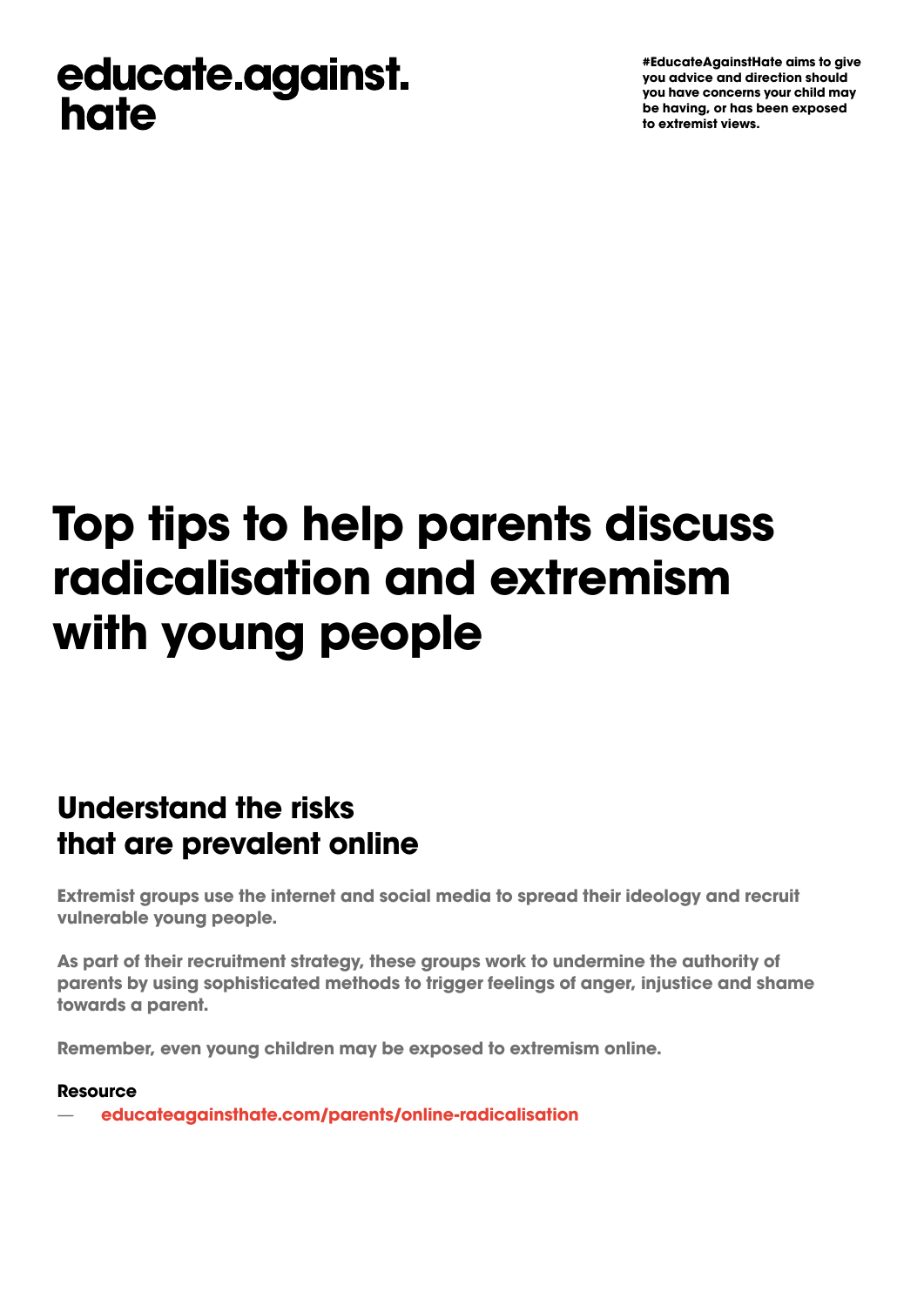### **Keep your child safe online**

**Talking about the possible risks online should not be a daunting conversation.** 

**Extremist groups are known to use the internet and social media to communicate with vulnerable young people and spread their radical messages, aiming to gain more recruits.** 

**Of course, when the internet is used safely and responsibly, there are lots of positive opportunities for children and young people to learn. You can open the conversation with your child by asking them to show you their favourite things to do online.** 

**Many children are happy to talk about social media use and their favourite online games. This even provides a good opportunity to learn more about your child and to remind them about the risks online and how to keep safe.** 

**Children often see people they've encountered on social media or through online games as 'online friends' rather than strangers. It's important to remind your child that it's easy for people to lie about themselves online.** 

**Trying to stop your child using the internet and mobile devices won't keep them safe. Instead, teach them to understand that just because something appears on a website doesn't mean it's factually correct.** 

**There are some great websites to help you learn more about child online safety, such as [Internet Matters,](https://www.internetmatters.org/) [Safer Internet](https://www.saferinternet.org.uk/) and [Childnet.](http://www.childnet.com/) If you are concerned about something, you can call the NSPCC's online safety helpline on 0808 800 5002.** 

#### **Resources**

- **[educateagainsthate.com/parents/online-radicalisation](http://educateagainsthate.com/parents/online-radicalisation)**
- **[childnet.com/resources/supporting-young-people-online](http://www.childnet.com/resources/supporting-young-people-online)**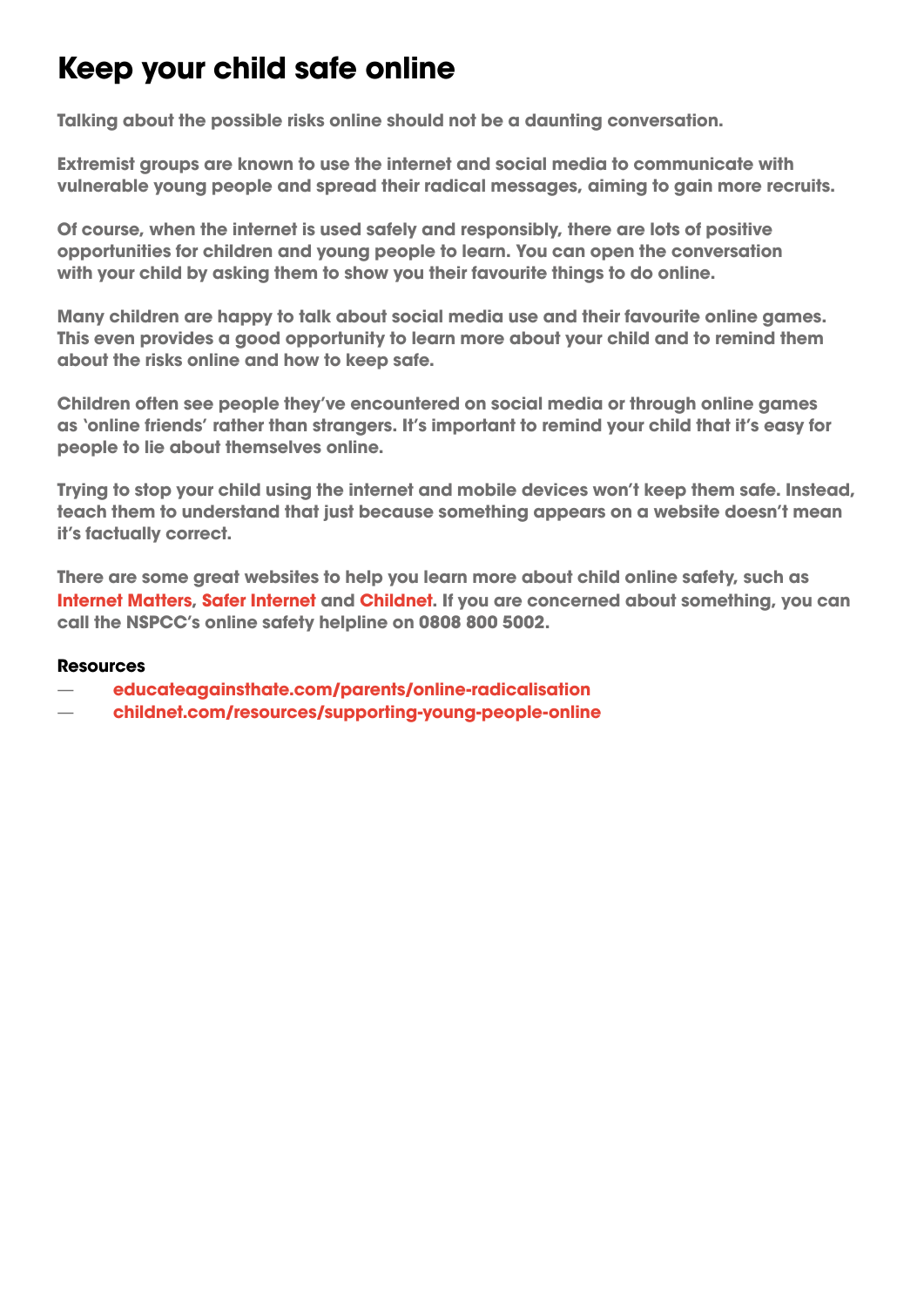### **Trust your instinct if you are worried about changes in behaviour**

**You know your child better than anyone else so talking to them is a good way to gauge if your instincts are correct.** 

**If only there were a fool proof checklist for parents to spot the signs of radicalisation – but the truth is, such a checklist just does not exist. Young people are individuals in their own right and teenage years are a time of great change where young people often begin to prefer greater space and can become temperamental and distrustful of authority.** 

**Advice is available on the government's [Educate Against Hate](https://educateagainsthate.com/) website, which may help you consider some of the changes that might indicate radicalisation. For examples changes in friendship groups and appearance, children becoming more argumentative and unwilling to listen to other peoples' points of views or even becoming susceptible to conspiracy theories.** 

**Parents usually have good instincts, however, there is no harm in discussing issues further with a professional such as a teacher or GP if needed.** 

**If you're worried about your child, there are other people and organisations you can talk to such as:** 

- **Your child's teacher. They will have access to specialists who can help.**
- **Your local authority safeguarding officer.**
- $\frac{-}{-}$ **The [NSPCC](https://www.nspcc.org.uk/what-you-can-do/report-abuse/dedicated-helplines/protecting-children-from-radicalisation) offers free advice on their website — and a helpline, 0808 800 5000.**
- **[FAST](http://familiesmatter.org.uk/) (Families Against Stress and Trauma) is a supportive organisation based in the UK for vulnerable families and individuals.**

#### **Resource**

 **[educateagainsthate.com/parents/what-should-i-do-if-i-think-my-child-has-been](http://educateagainsthate.com/parents/what-should-i-do-if-i-think-my-child-has-been-exposed-to-extremism-or-radicalisation)[exposed-to-extremism-or-radicalisation](http://educateagainsthate.com/parents/what-should-i-do-if-i-think-my-child-has-been-exposed-to-extremism-or-radicalisation)**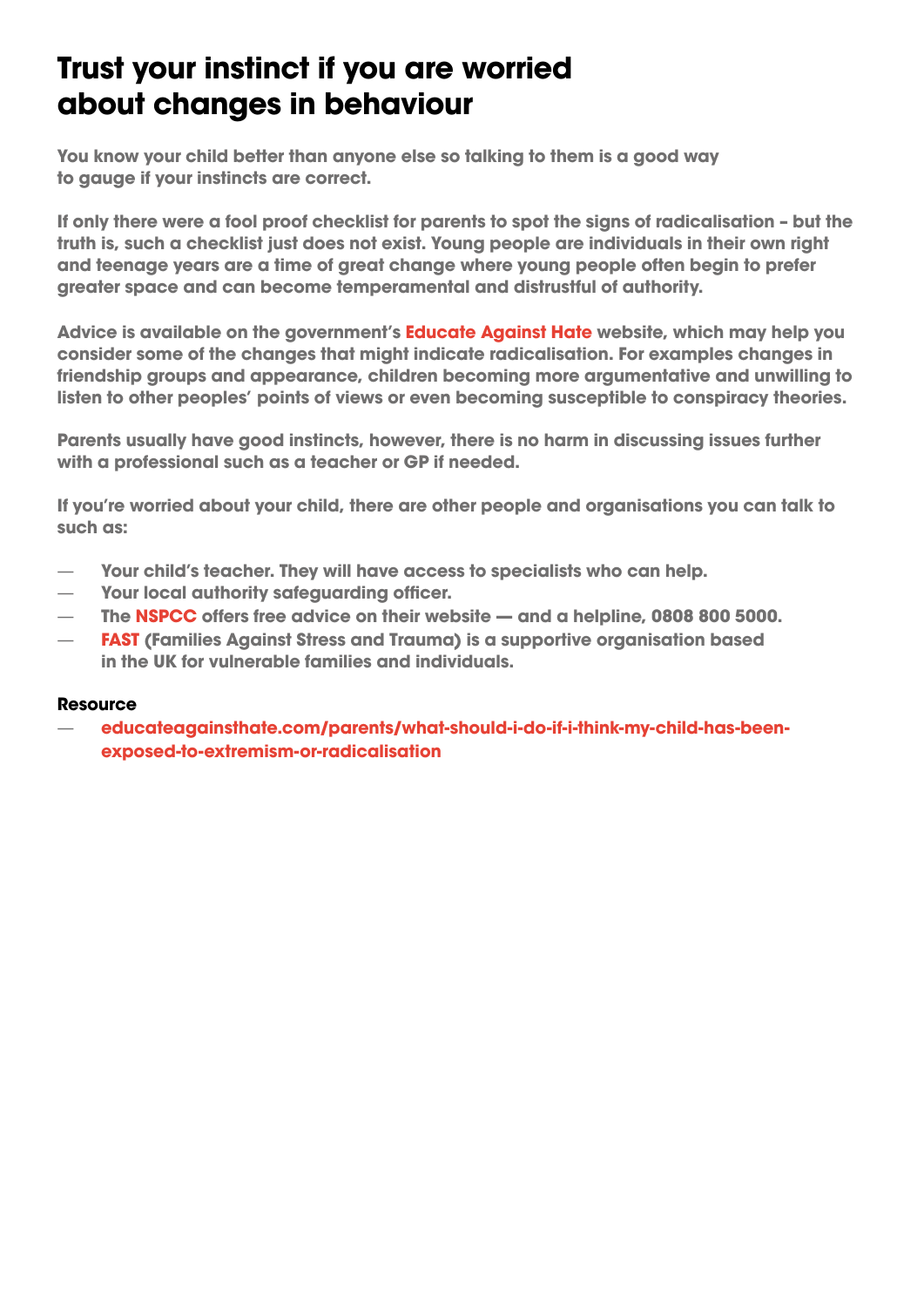### **Talking about terrorism is better than avoiding it**

**It's never easy to start a serious conversation with a child. Choose a place your child feels at ease and make it a time when you're unlikely to be interrupted. A good time to raise the subject is when it's relevant, perhaps when you both see something on TV about extremism.** 

- 
- **Ask their opinion.**
- Make the conversation relevant.<br>— Ask their opinion.<br>— Find out how much they know ab<br>— Take care to listen.<br>— Ask them questions that don't res<br>— Let them talk without interrupting<br>— Encourage them to ask questions<br>— Ta **Find out how much they know about the subject.**
- **Take care to listen.**
- **Ask them questions that don't result in a yes or no answer.**
- **Let them talk without interrupting.**
- **Encourage them to ask questions.**
- **Talk about your own views on extremism.**

**The NSPCC has produced some top tips and a video on talking about terrorism with your child.** 

#### **Resources**

- **[nspcc.org.uk/what-you-can-do](http://nspcc.org.uk/what-you-can-do)**
- **[educateagainsthate.com/parents/how-to-talk-to-your-child-about-extremism](http://educateagainsthate.com/parents/how-to-talk-to-your-child-about-extremism)**
- **[bbc.co.uk/news/education-40011787](http://bbc.co.uk/news/education-40011787)**
- **[parentinfo.org/article/preventing-far-right-extremism-a-guide-for-parents](http://parentinfo.org/article/preventing-far-right-extremism-a-guide-for-parents)**

### **Encourage your child to be respectful of people from all beliefs and backgrounds**

**Parents naturally have a big infuence on their children's views so it's important to encourage children to see and respect different points of view.** 

**Children are also infuenced by the behaviour of those around them so try to provide opportunities for your child to have positive interactions with other young people from different backgrounds. For example, you could encourage them to join local clubs and community groups.** 

#### **Resources**

- **[educateagainsthate.com/parents](https://educateagainsthate.com/parents/)**
- **[www.towerhamlets.gov.uk/lgnl/health\\_\\_social\\_care/children\\_and\\_family\\_care/keeping\\_](www.towerhamlets.gov.uk/lgnl/health__social_care/children_and_family_care/keeping_children_safe.aspx) [children\\_safe.aspx](www.towerhamlets.gov.uk/lgnl/health__social_care/children_and_family_care/keeping_children_safe.aspx)**